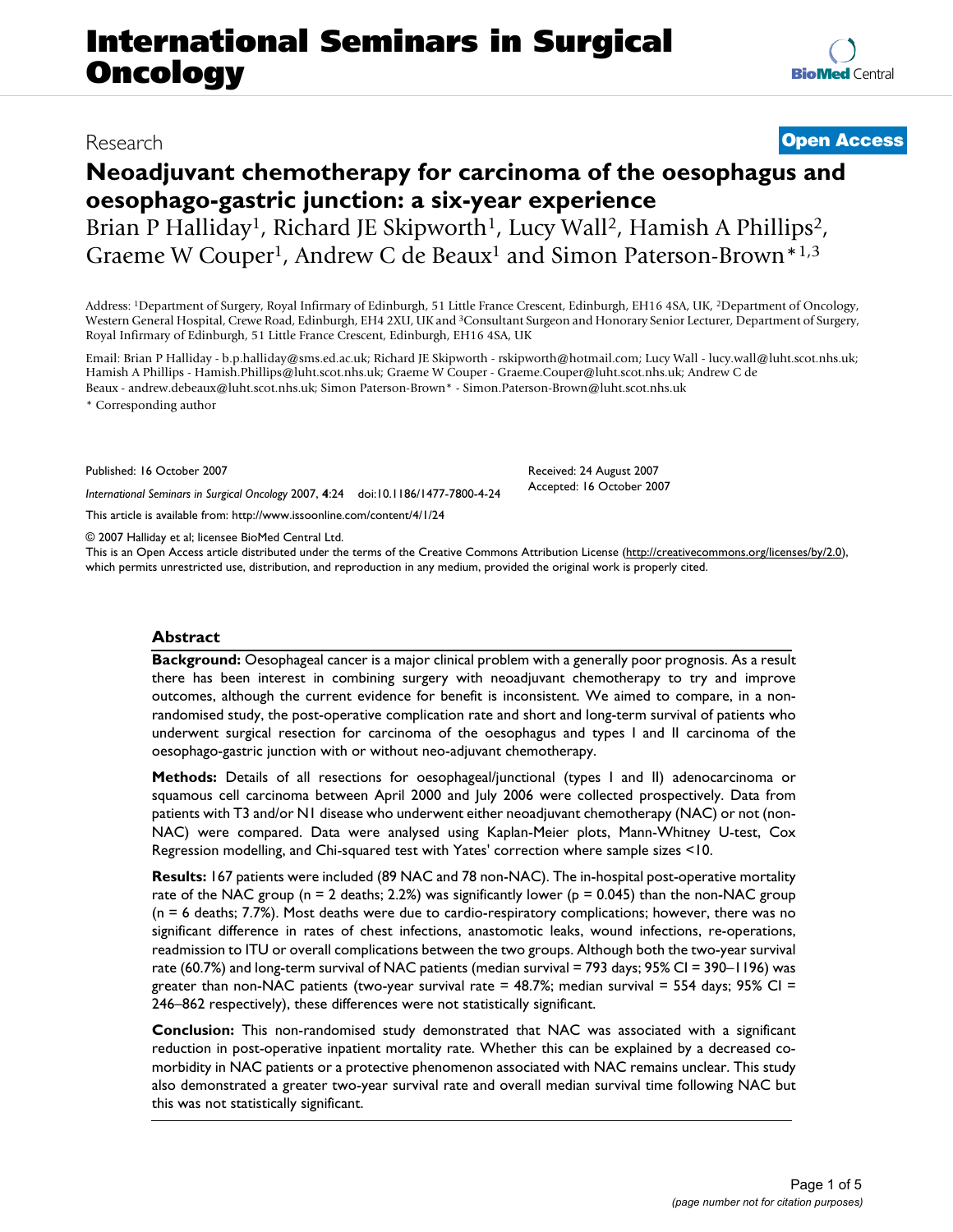# **Background**

Surgery remains the treatment of choice for potentially curable oesophageal cancer, although long term survival rates are still poor [1-4]. As a result there has been increasing interest in combining surgery with neo-adjuvant chemotherapy (NAC) [1,4-6]. The potential benefits of NAC administration include improvement of swallowing, resulting in better patient nutrition, and down-staging of the primary tumour and elimination of micro-metastases, thus increasing the likelihood of a curative resection.

Randomised controlled trials and meta-analyses investigating the effect of NAC on oesophageal adenocarcinoma (ACC) and squamous cell carcinoma (SCC) have been inconsistent [1,4-6]. The MRC OEO2 trial demonstrated an increase in the two-year survival rate and median survival duration of patients who received two pre-operative cycles of cisplatin and 5-fluorouracil (5FU) [4]. However, another large trial failed to demonstrate a survival advantage with a similar regimen [5]. In the UK, current guidelines suggest that pre-operative chemotherapy for ACC or SCC of the oesophagus and oesophago-gastric junction (OGJ) (types I and II) should be considered [7].

In April 2000, we began a policy of treating selected patients in the South-East of Scotland with oesophageal or Type I/II OJG ACC/SCC with two cycles of pre-operative cisplatin and 5FU and we report here our results.

# **Methods**

# *Patients*

Details of all patients with oesophageal and OGJ cancer in the Lothian and Borders area are collected prospectively. Using this database, we analysed the demographics, postoperative complication rates and survival rates of those patients who underwent potentially curative resection of oesophageal or type I/II OGJ ACC or SCC between April 2000 and July 2006. During this time the indications for pre-operative chemotherapy were either T3 or N1 disease without evidence of distant metastases on pre-operative endoscopic ultrasound, CT or laparoscopic ultrasound scanning. We compared specifically the data of those patients with T3 and/or N1 disease who had received neoadjuvant chemotherapy (NAC group) with those patients who did not receive neo-adjuvant chemotherapy either for personal reasons or medical contra-indications e.g. significant co-morbidity, in particular cardiac disease (non-NAC group). The chemotherapy regimen consisted of 2 pre-operative cycles of 5-FU and cisplatin, given 2 weeks apart. Surgery followed within 5 weeks. All patients with oesophageal carcinoma and type I carcinoma of the OGJ underwent an Ivor Lewis subtotal oesophagectomy with two field lymphadenectomy. Patients with type II OGJ carcinoma underwent either the same procedure or an oesophagogastrectomy through a left thoraco-abdominal

incision, depending on the extent of tumour above and below the OGJ. This latter group had a level-two abdominal lymphadenectomy and local clearance of lymph nodes around the hiatus and up to the level of transection of the oesophagus. Survival was calculated in days from the date of endoscopic diagnosis. To investigate the possibility of tumour downstaging by neo-adjuvant chemotherapy, pre-operative staging was compared to final histology for each group. The Scottish Intercollegiate Guidelines on staging of oesophageal cancer were used [7].

# *Statistics*

The Statistical Package for Social Services Version 12 was used to analyse the data. Mann-Whitney U test was used to compare patient demographics between groups. Chisquared test was used to determine any difference in the rate of post-operative complications between patient groups. Yates' correction for continuity was applied where sample size was less than 10. Univariate Kaplan-Meier analysis was used to assess patient survival in different patient groups and tumour stages. Any patient variable associated with a p value of < 0.1 on univariate Kaplan-Meier analysis was included in a multivariate Cox Regression model. Statistical significance was set at p < 0.05.

# **Results**

# *Patient Demographics*

The study included 167 patients, 89 of whom received NAC (NAC group) and 78 who did not (non-NAC group). There were no significant differences in patient sex, tumour stage (as determined post-operatively by a Consultant Pathologist) and histological tumour type between the two patient groups (Table 1). However, the NAC group were significantly younger than the non-NAC group (median age 60 yrs; range 30–79 yrs vs median age 65 yrs; range 37–82 yrs; p < 0.01) (Table 1).

# *Tumour Downstaging*

In 75.3% of the NAC patients and 70.5% of the non-NAC patients, the pre-operative T stage matched the final postoperative histopathological T stage ( $p = 0.49$ ). Similarly, 68.5% of the NAC patients and 59.0% of the non-NAC patients had matching pre- and post-operative N stages (p = 0.199). Thus, 27.0% of NAC patients and 17.9% of the non-NAC patients had either been over-staged pre-operatively or, in the case of the NAC patients, had undergone tumour 'downstaging.  $(p = 0.17)$  (Table 2).

# *Post-Operative Complications*

There was no significant difference in the incidence of anastomotic leaks (NAC:  $n = 8$ , 9.0%; non-NAC:  $n = 8$ , 10.3%,  $p = 0.59$ , wound infections (NAC:  $n = 8$ , 9.0%; non-NAC: n = 4; 5.1%; p = 0.51), chest infections (NAC:  $n = 15$ , 16.9%; non-NAC:  $n = 17$ , 21.8%;  $p = 0.42$ ), re-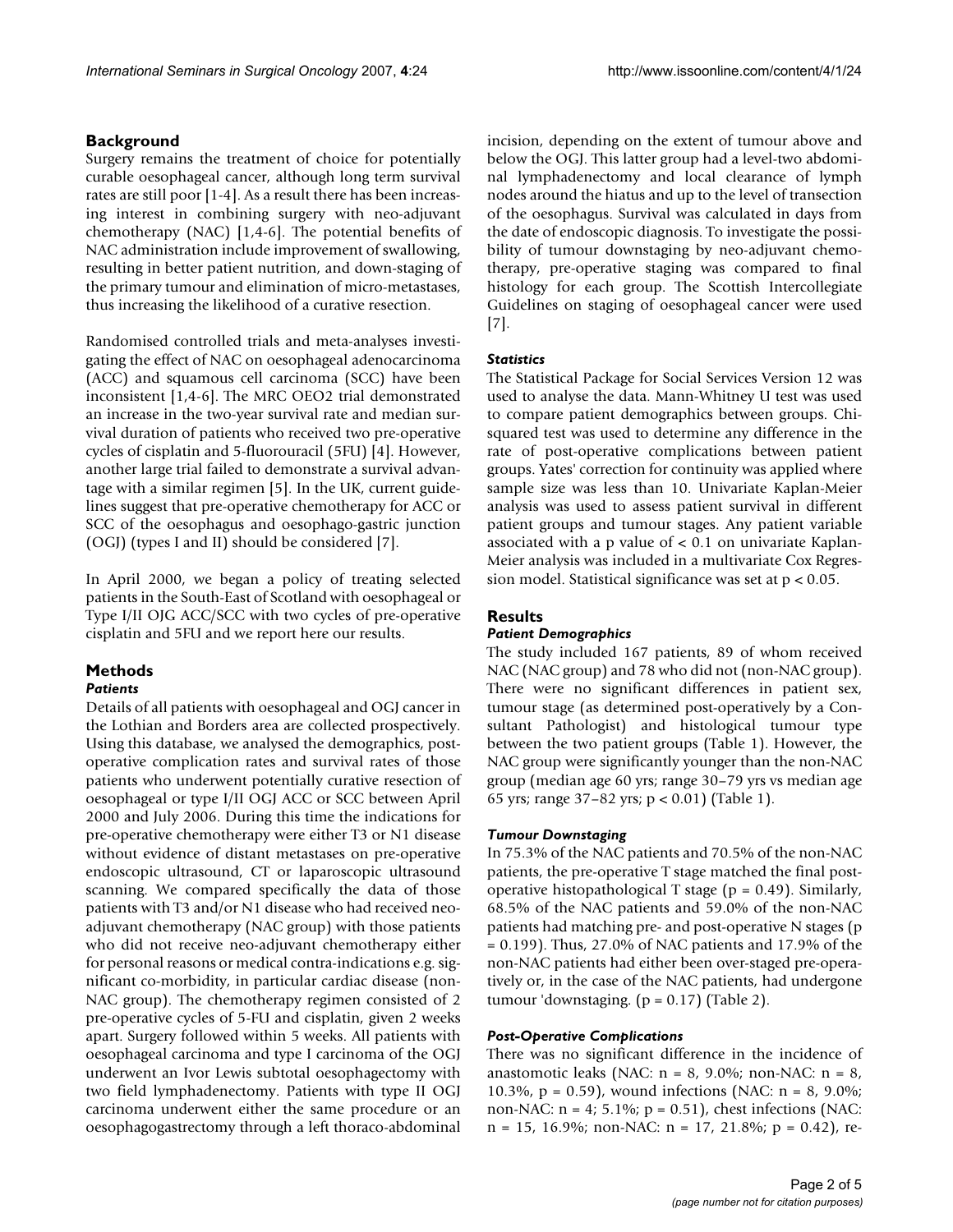|              |                                | $NAC (n = 89)$ | Non-NAC ( $n = 78$ ) | p value  |
|--------------|--------------------------------|----------------|----------------------|----------|
| AGE (years)  |                                | $60(30-79)$    | $65(37-82)$          | P < 0.01 |
| <b>SEX</b>   | Male                           | 70             | 69                   | 0.09     |
|              | Female                         | 19             | 9                    |          |
| <b>STAGE</b> |                                |                |                      | 0.92     |
|              | <b>IIA</b>                     | 20             | 16                   |          |
|              | <b>IIB</b>                     | ь              | 6                    |          |
|              | Ш                              | 50             | 44                   |          |
|              | IV                             | 10             | 9                    |          |
| <b>TYPE</b>  | Adenocarcinoma                 | 70             | 9                    | 0.23     |
|              | <b>Squamous Cell Carcinoma</b> | 67             | н                    |          |

**Table 1: Demographics of the two patient groups. Age is expressed as medians with ranges in parentheses.**

admissions to ITU (NAC:  $n = 10$ , 11.2%; non-NAC:  $n =$ 12, 15.4%; p = 0.31), re-operations (NAC: n = 4, 4.5%; non-NAC:  $n = 1$ , 1.3%;  $p = 0.31$  or overall post-operative complications (NAC: n = 32, 36.0%; non-NAC: n = 35, 44.9%;  $p = 0.24$ ) between the two patient groups (Fig. 1). However, the NAC group did demonstrate a significantly lower post-operative in-hospital mortality rate  $(n = 2,$ 2.2%) compared with the non-NAC group ( $n = 6, 7.7\%$ ; p = 0.045). Of the 8 patients who died in hospital, 4 died due to pneumonia (all from the non-NAC group), a further 3 died due to cardio-respiratory arrest following a past history of ischaemic heart disease (2 non-NAC group and 1 NAC group), and 1 patient died following a significant upper gastrointestinal haemorrhage (NAC group).

## *Patient Survival*

Median survival of the NAC group was 793 days (95% CI  $=$  390–1196 days) compared with 554 days (95% CI  $=$ 246–862 days) in the non-NAC group. However, this difference did not reach statistical significance ( $p = 0.37$ ) (Fig. 2). Two year survival rates for the NAC and non-NAC groups were 60.7% and 48.7% respectively ( $p = 0.16$ ). This trend for improved survival in the NAC group was consistent when data were grouped and analysed by individual T and N stages (Figs. 3 &4). Univariate analysis demonstrated that patient age, sex, histological tumour type and pre-operative tumour stage did not significantly affect patient survival. Only post-operative stage as determined histopathologically affected patient survival significantly ( $p < 0.01$ ). A Cox Regression model including post-operative stage and NAC status was generated, but this did not demonstrate a significant effect of NAC on the

odds ratio (OR) of patient death (OR =  $0.84$ ; 95% CI =  $0.55 - 1.27$ ;  $p = 0.40$ ).

#### **Discussion**

Although this non-randomised study of patients undergoing oesophago-gastrectomy demonstrated that the overall complication rate in those patients not receiving NAC was greater than those who received NAC, these differences were not statistically significant and the overall rates are similar to those observed in other studies [4-6]. Our study did, however, demonstrate a significantly lower in-hospital mortality rate in the NAC group compared with the non-NAC group. The higher post-operative mortality of the non-NAC group may be attributed to a greater number of chest infections that, although not statistically significant, may have resulted in more systemic compromise in the non-NAC group, which in turn may have had a higher co-morbidity. This hypothesis is supported by the observation that the NAC group was significantly younger than the non-NAC group (median age 60 vs 65 yrs). Another possible explanation is that NAC is associated with a protective pre-conditioning phenomenon, which subsequently improves patients' post-operative recovery. A similar theory has been suggested in transplantation, where recent studies have demonstrated that by up-regulating the stress protein heme-oxygenase-1, using toxins such as curcumin, inflammatory injury and cellular apoptosis post-transplant are reduced [8,9].

Importantly, NAC administration was associated with increases in both two-year survival rate and overall median survival duration, although these increases were

**Table 2: The number and percentage of patients whose T stage, N stage or overall stage was predicted pre-operatively to be higher than the stage determined post-operatively by histopathological examination.**

|                                              | NAC group $(n = 89)$ | Non-NAC group $(n = 78)$ | <b>p</b> value |
|----------------------------------------------|----------------------|--------------------------|----------------|
| Pre-op $T >$ Post-op $T$                     | 12(13.5%)            | 15(19.2%)                | 0.31           |
| Pre-op $N >$ Post-op N                       | 20 (22.5%)           | 12(15.4%)                | 0.25           |
| Overall Pre-op stage > Overall Post-op stage | 24 (27.0%)           | 14 (17.9%)               | 0.17           |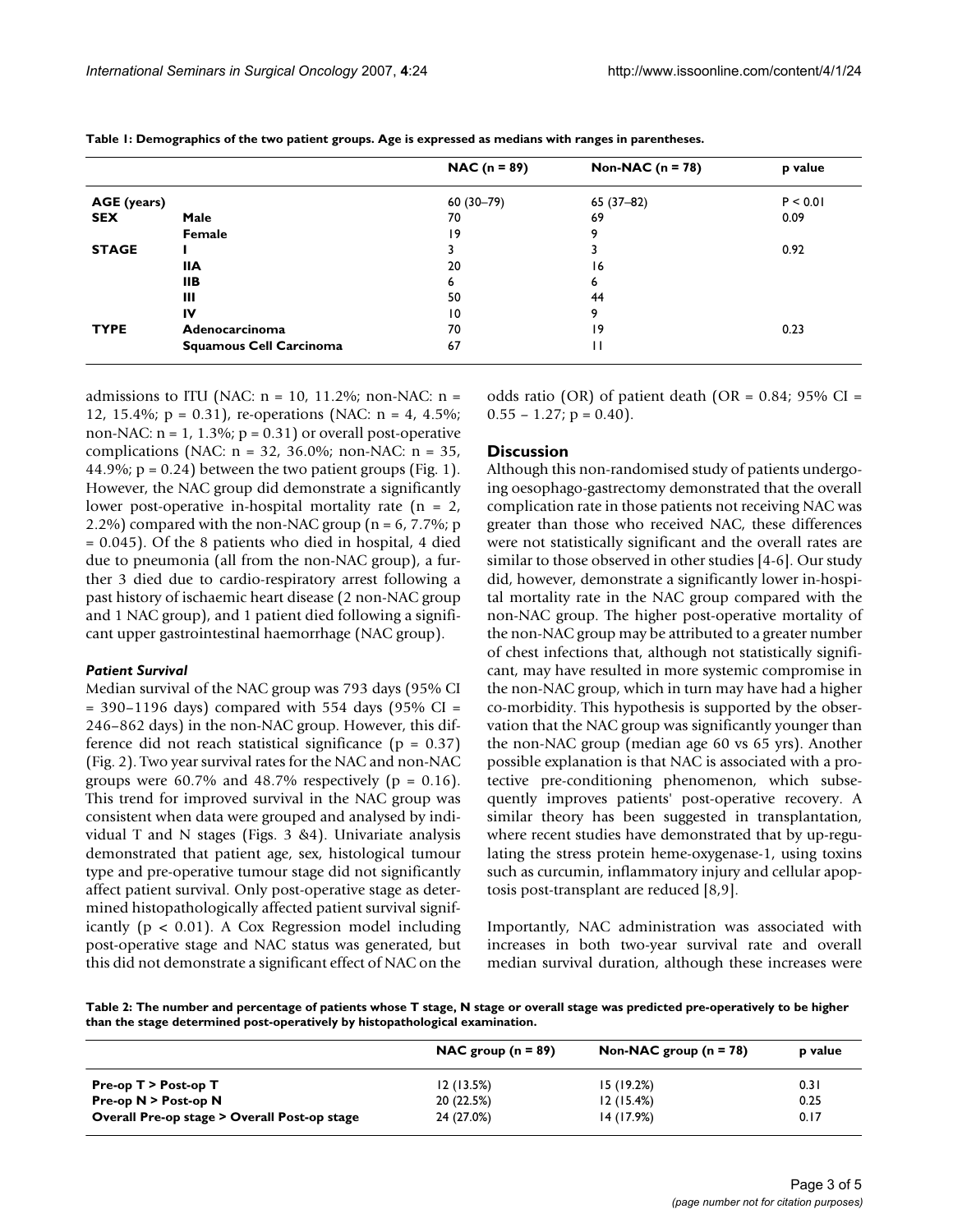

#### **Figure 1**

**Post-operative complication rates in the two patient groups**. (COMPS = overall post-operative complications: ANAST LEAKS = anastamotic leaks; CHEST INF = chest infections = WOUND INF = wound infections; RE-OP = patients who required a 're-operation'; ITU = number of patients re-admitted to ITU; DIED IN HOSP = number of patients who died in hospital;  $* = p = 0.045$ ).



**Figure 2** Kaplan-Meier survival curves of NAC and non-NAC groups  $(p = 0.37)$ .



**Figure 3 Kaplan-Meier survival curves of NAC and non-NAC patients with T2 and T3 disease**. (T2/non-NAC: median survival: 552 days, 95% CI = 409–695 days; T2/NAC: median survival: 565 days, 95% CI = 361–769 days; T3/non-NAC: median survival: 554 days, 95% CI = 356–752 days; T3/NAC: median survival: 870 days, 95% CI = 407-1333 days;  $p =$ 0.65).

not statistically significant. These trends were also seen when the effect of NAC on specific stages of disease was examined. Relatively small patient numbers and a lack of statistical power may simply explain the lack of statistical significance. However, it is interesting to note that the difference in median survival duration and 2-year survival rate between the two treatment groups was greater than that observed in the MRC OEO2 trial (239 vs 107 days and 12% vs 9% respectively), a trial which demonstrated statistical significance [4]. The operative mortality reported in our study is also lower than that reported in the MRC OEO2 trial (5% vs 10% respectively). Explanations for the better figures we report may include management within a multi-disciplinary team, standardised staging, agreed treatment protocols and the utilisation of an experienced surgical team with appropriate ITU support.